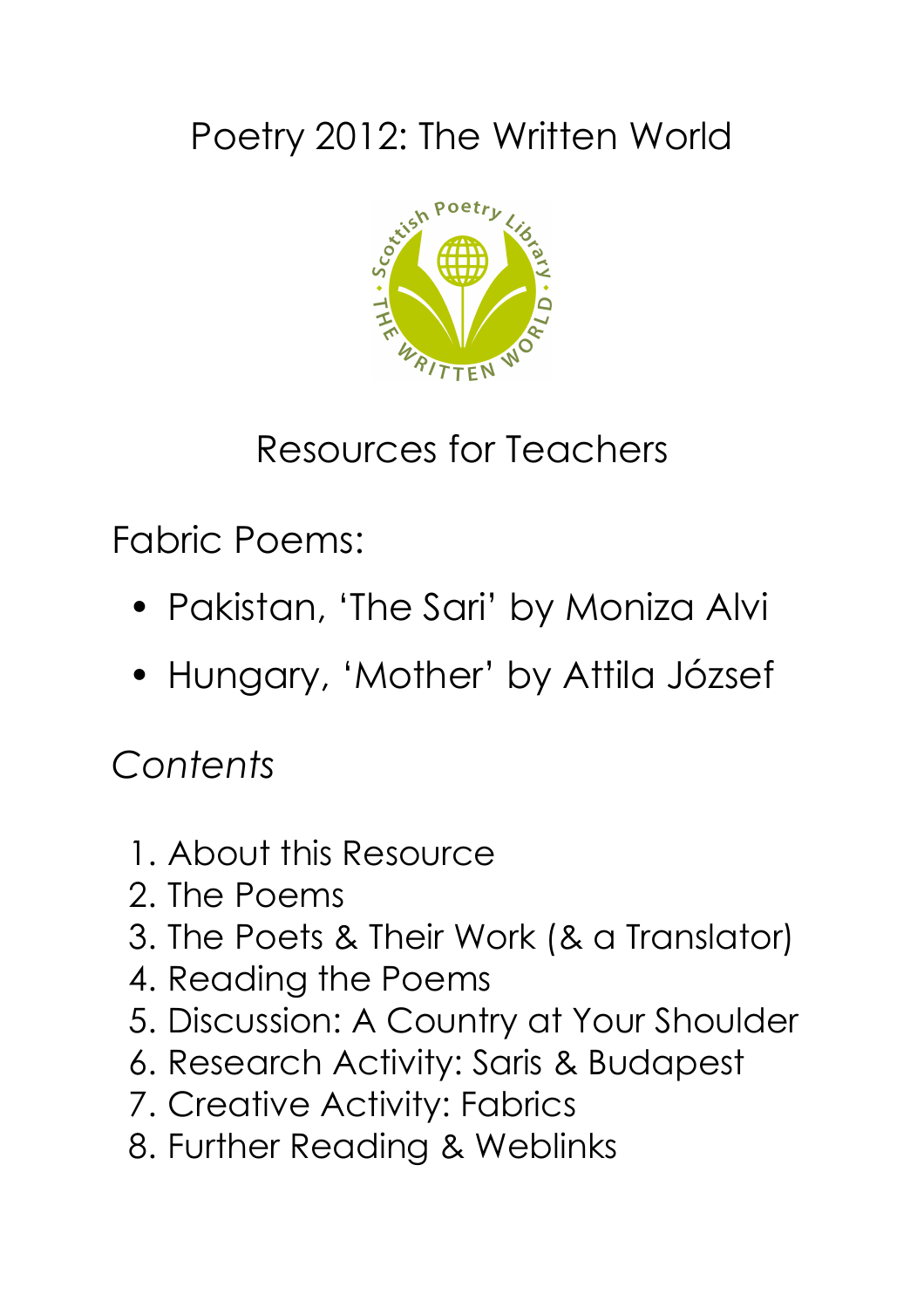# *About this Resource*

Activities in this resource are aimed at pupils in upper secondary school (S4–S6).

### **Developing global citizens within Curriculum for Excellence**

These resources, featuring poems from around the world, can help realise certain key principles within this document, including

- *• enabling learners to appreciate the values and opinions of others with particular reference to environments and cultures*
- *• motivating learners to engage in local, national and global issues*
- *• promoting the concept of shared humanity*
- *• actively engaging [learners] in exploring a variety of traditions and cultures from around the world*

#### **This resource**

- helps pupils to develop an *understanding of the complexities of language through the study of a range of texts*
- *• provides learners with the opportunity to analyse and evaluate texts*
- *• provides learners with the opportunity to create and produce texts*

from SQA's 'Key points for English' www.sqa.org.uk/sqa/45672.html (accessed 21 May 2012)

The 'Research Activity' topic below on Hungary and Budapest may also relevant to History, in the context of "apply[ing] a a detailed historical perspective in a range of contexts".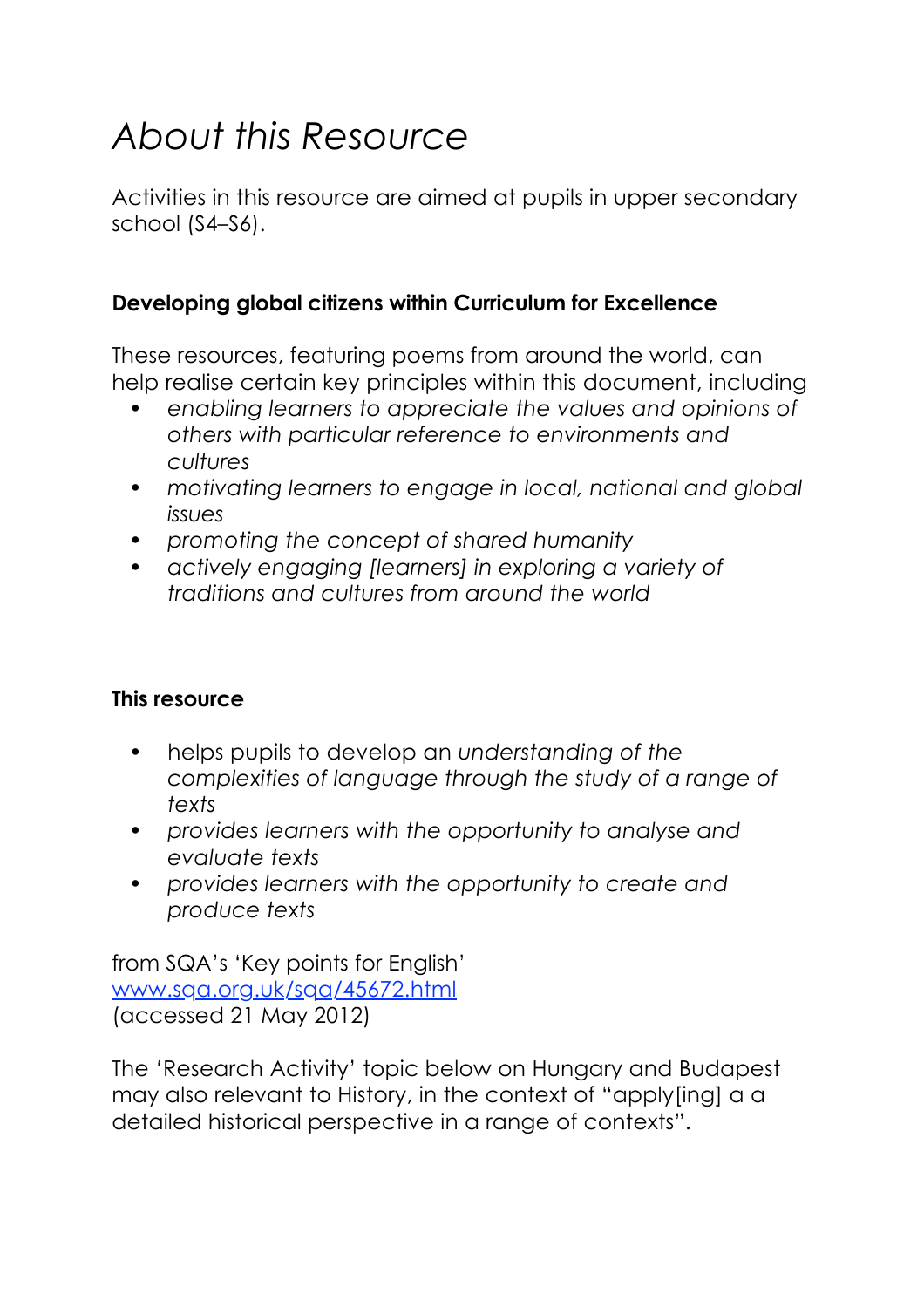### *The Sari*

Inside my mother I peered through a glass porthole. The world beyond was hot and brown.

They were all looking in on me – Father, Grandmother, the cook's boy, the sweeper-girl, the bullock with the sharp shoulderblades, the local politicians.

My English grandmother took a telescope and gazed across continents.

All the people unravelled a sari. It stretched from Lahore to Hyderabad, wavered across the Arabian Sea, shot through with stars, fluttering with sparrows and quails. They threaded it with roads, undulations of land.

**Eventually** they wrapped and wrapped me in it whispering *Your body is your country.*

Moniza Alvi

from *Split World: Poems 1990 - 2005* (Tarset: Bloodaxe, 2008) Reproduced by kind permission of the publisher.

Note: 'The Sari' is included in Moniza Alvi's first collection, *The Country at My Shoulder* (1993); the poem is a section of the book called 'Presents from Pakistan'.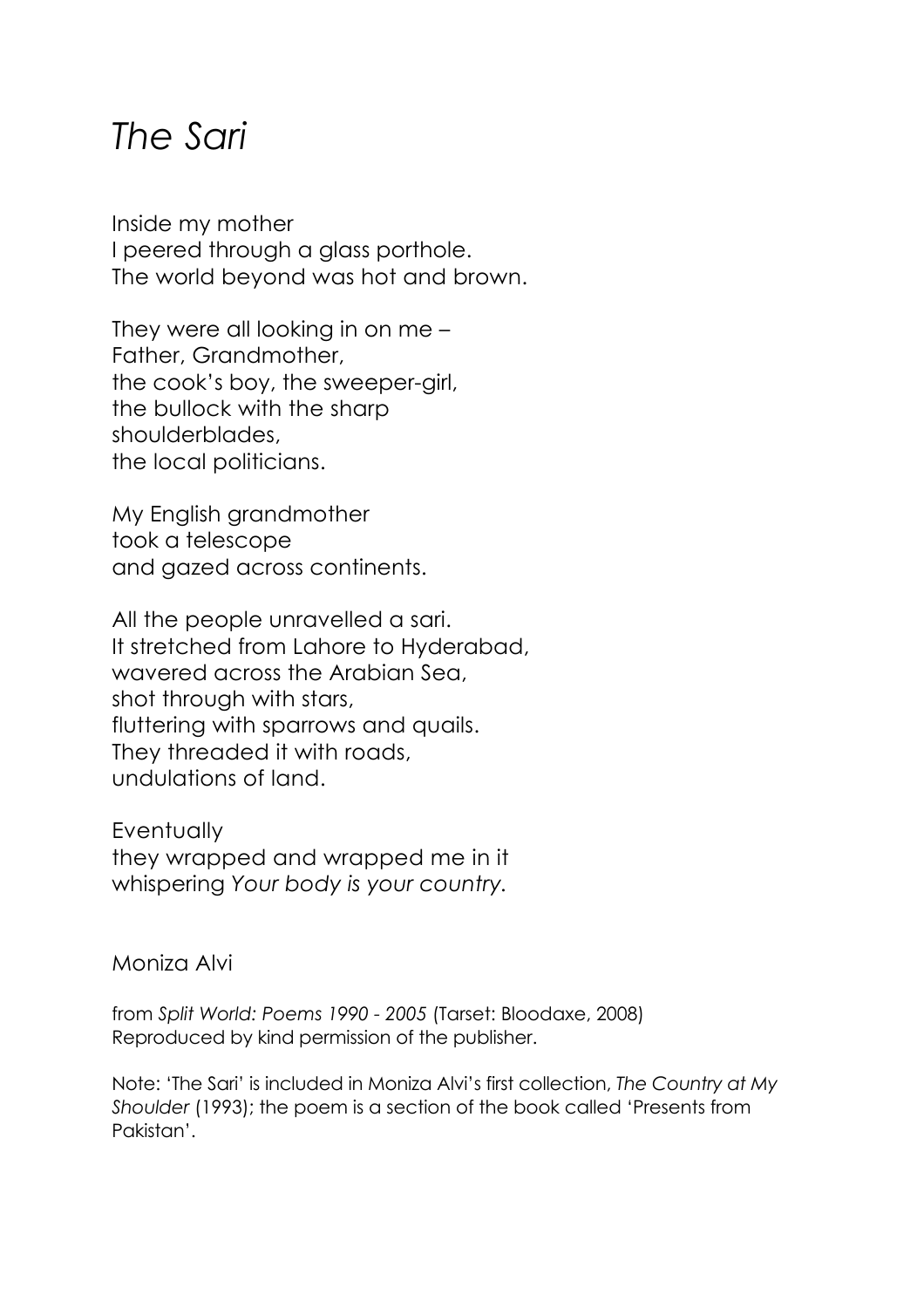### *Mother*

All this last week I have been thinking of my mother, thinking of her taking up in her arms the creaking basket of clothes, without pausing, up to the attic.

Oh, I was full of myself in those days – shouting and stamping, crying to her to leave her washing to others, to take me in place of the basket, play with me under the eaves –

But calmly she went on, lifting out the clothes, hanging them to dry, she had no time to scold or even to glance at me, and soon the line was flying in the wind, white and clean.

I cannot shout now – how could she hear? I see her, great, vast, yet somehow she is near. The wet sky shines washed with her blue, her grey hair streams where the clouds scud through.

Attila József (1905–1937)

from *Attila Jόzsef: Sixty Poems*, translated by Edwin Morgan (Glasgow: Mariscat, 2001) Reproduced by kind permission of the publisher.

Note: Attila József's mother was Borbála Pőcze. When Attila was just three, his father deserted the family, and his mother took in washing to try to earn a living. She died in 1919, aged 43. The poem is dated October 1934.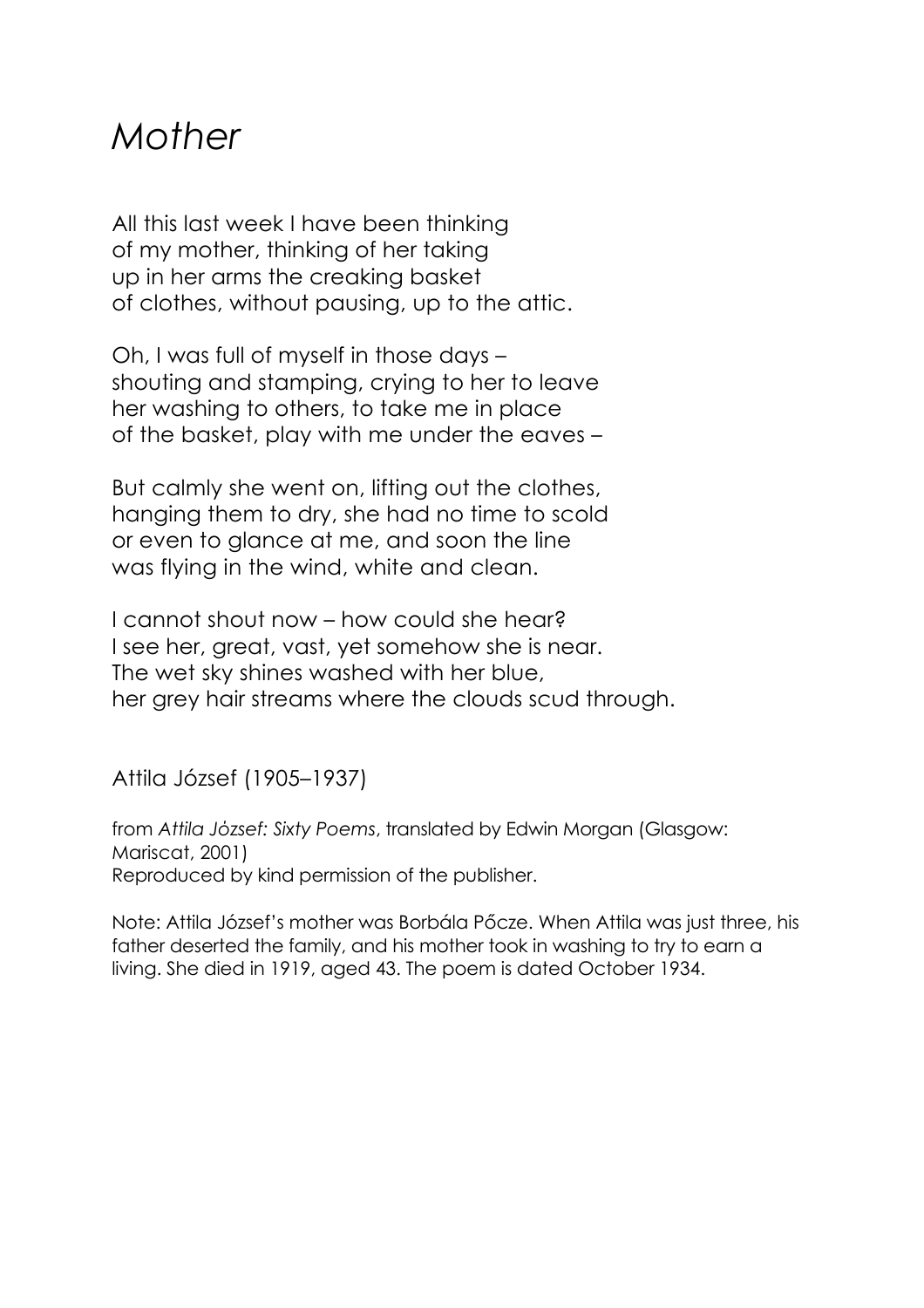### *The Poets & Their Work (& a Translator)*

**Moniza Alvi** was born in 1954 in Lahore, Pakistan, and came to the UK when she was very young. She studied at the universities of York and London. Her honours include the Poetry Business Prize, shortlistings for the T. S. Eliot Prize and Whitbread Poetry Award, and the Cholmondeley Award. She worked for several years as a high school teacher. She now lives in Norfolk, working as a freelance writer and tutor.

**Attila József** was born in 1905 in a poor area of Budapest, the youngest of three children. His father soon deserted the family, and Attila and his two sisters were briefly fostered in the countryside, in such poor conditions they returned to their mother. She died in 1919. Three years later, and still at school, József published his first book of poems. Rejected by the University of Szeged because of a provocative poem he had written, he furthered his education in Vienna and Paris from 1925 to 1927. Returning to Hungary he briefly joined the Communist Party, and scraped a living from his writing, publishing seven volumes of poetry in his short life. He died aged 32, killed by a train.

**Edwin Morgan** (1920–2010) was a poet, playwright and translator. Born in Glasgow, he lived in the city throughout his life, other than six years of war service which took him to Africa and the Middle East. He translated from many languages, including Italian, German, Russian and Latin, as well as Hungarian. *Attila Jόzsef: Sixty Poems* is dedicated "to Umberto Albini, whose Italian– Hungarian edition of 1952 lit the fuse".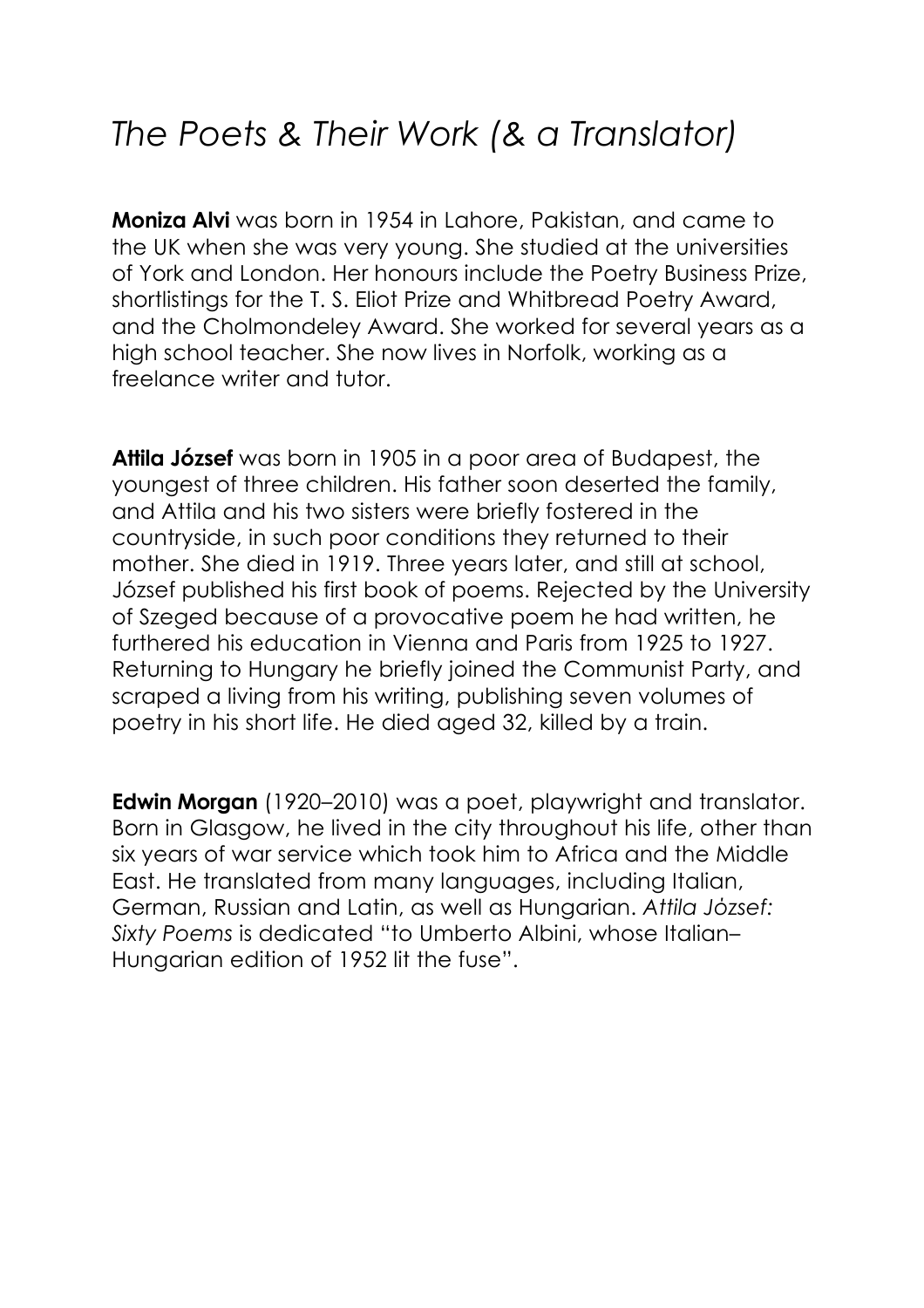# *Reading the Poems*

#### **The Sari**

- Make sure you know what a "sari" is, and how it is worn.
- What do we learn about the *speaker* of the poem?
- Look at the list of *people* (and an animal) in the second stanza. What sort of place, society and culture does this list suggest?
- Look at the *verbs* related to the sari in the fourth stanza. What sense of the sari do these create?
- The poem works at a range of *scales*, from the very small to the very large. Choose a line or an image from the poem which to you represents each of the following: small scale, middle scale and large scale.
- Do you think the speaker of the poem accepts or rejects the statement in the last line, "Your body is your country"? Why?

### **Mother**

- What do we learn about the speaker of the poem now, and in the past?
- What sort of person is the speaker's mother how would you describe her character? Choose three words from the poem to back up your description.
- How would you describe the relationship between the speaker and his mother? What emotional note does the poem end on?
- The poet's mother works with a "line"; so too, in a different way, does the poet. How does the poem suggest these lines might be connected?
- Describe how the poem rhymes look for full rhymes and near-rhymes. Where are the full rhymes? Why do you think the poet – that is to say, the translator – has placed them here, and not elsewhere in the poem? You could also look at how the original rhymes – it is widely available online, for example at

http://visegrad.typotex.hu/index.php?page=work&auth\_id=127&work\_id=513&tran\_id=1892

**Compare** the way the two poems connect *fabrics* and *memories*. Think about the way the poems deal with topics such as

- place
- the mother, and the wider family
- work
- childhood
- identity and belonging
- past and present
- separation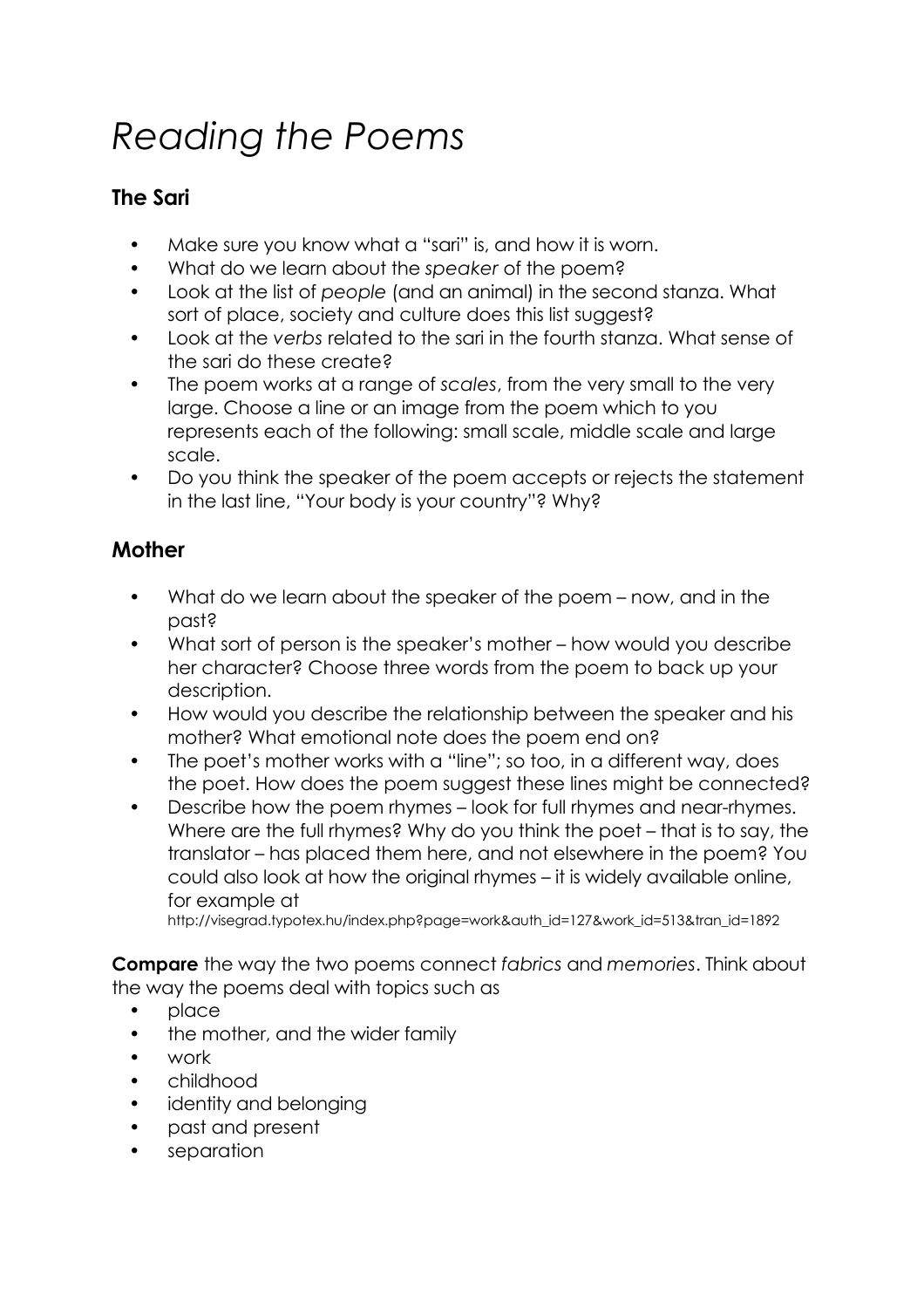## *Discussion*

On the cover of Moniza Alvi's book *The Country at My Shoulder*, it reads

"Many people in Britain today have a 'country at their shoulder', a homeland left behind, or a birthplace seldom, perhaps never, visited, but still a vital part of their imaginary and real lives".

Do you have a "country at your shoulder", somewhere you or your family has a connection with? It might be on another continent, or it could be a place within the British Isles.

- Have you lived there, visited it, heard tell about it from relatives?
- Do you speak the language spoken there, whether fluently or just a word or two? What key words come to mind?
- Are there any objects in your home that recall it?
- Do you know any poems or songs or sayings from there?
- What clothes or fabrics are typical of it?

## *Research Activity*

- What is a **sari**? How is it worn? (If possible, have someone bring in a sari so you can a sense of its size, shape, feel, colours, and so on.)
- How far is it "**from Lahore to Hyderabad**"? What sort of cities are they? And what landscapes lie between them?
- Find out how **Hungary** changed over the course of Attila József's life. Which state did it belong to before and during the First World War? What happened there during the war? What changes occurred after the war?
- What sort of city was **Budapest** in the 1930s? What was happening politically in Hungary at the time, and in the neighbouring countries?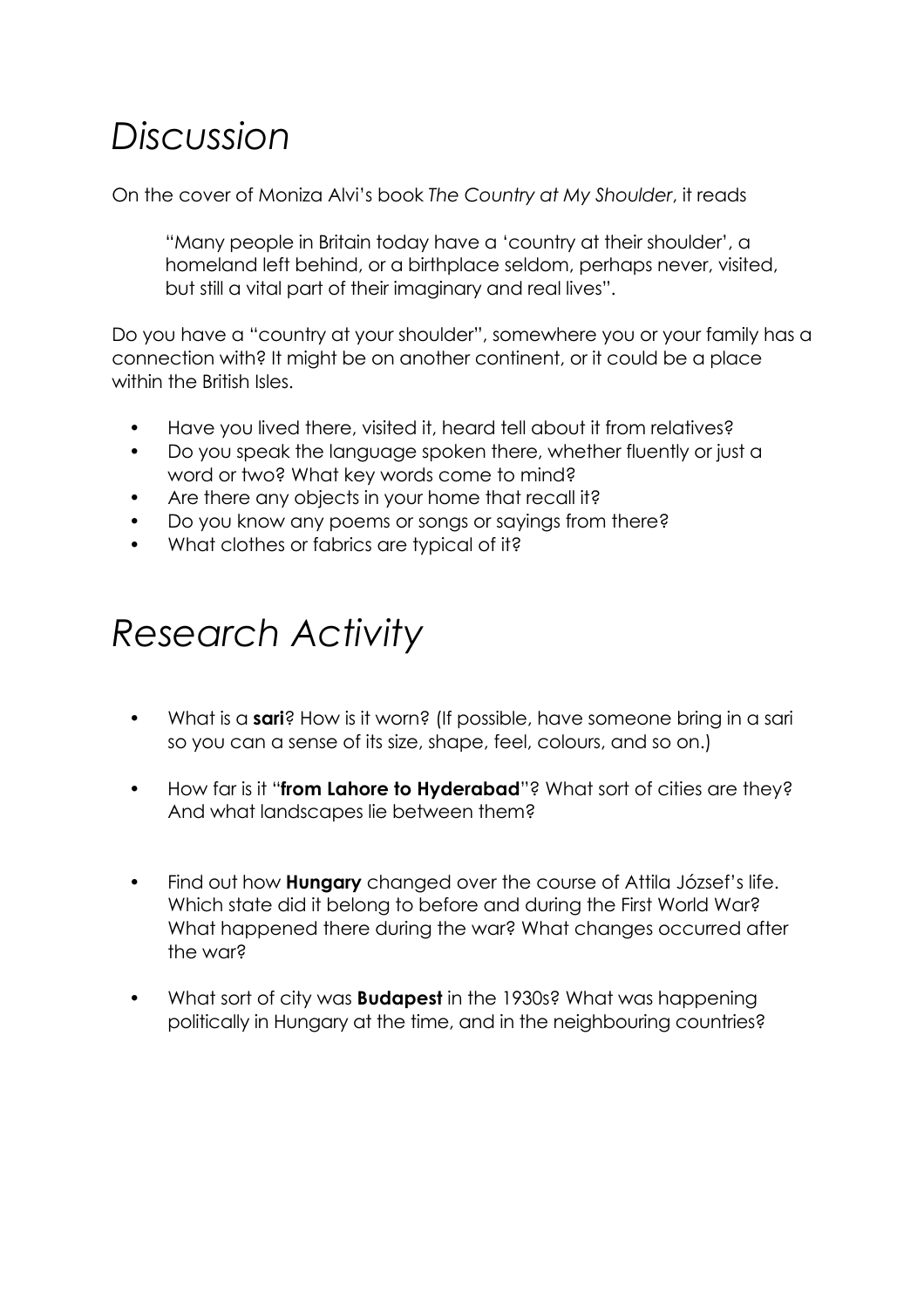# *Creative Activity*

Write a poem about a piece of **fabric**, which plays with scale, and mixes realism and surrealism.

- choose a piece of fabric such as a sheet, a sari, a shirt, a rug…
- choose something blank, perhaps patterned, but without text or a representational image
- it might be something you remember from the past, or have now; or it might be imagined

Think about the **realistic aspects** of your poem, and make some notes about:

- the fabric's colour, texture, scent (perhaps even sound)
- how and where it was cleaned, stored and used
- when it was in use, for how long, if it still exists
- which people use it, or are associated with it

Think about the **surrealistic or fantastical aspects** of your poem, and make some notes about what you would like to project onto the fabric:

- a still image, which you describe in some detail
- a sequence of images, like a film

Think about how you might play with **scale** in your poem, moving from small to large, far to near, past to present:

- your poem might begin with the fabric being opened out, and on it a story or a landscape unfolds
- your poem might begin elsewhere, or in the past, and shift to the here and now of the fabric

You could **borrow** from each of the poems above:

- your poem might begin, "All this last week I have been thinking / of"
- someone in your poem might take "a telescope / and [gaze] across continents".

Think about the **form** of your poem

- do you use a mix of short and long lines and verses, without rhymes, like "A Sari"?
- do you write a poem using more regular stanza lengths, metre and rhyme, like "Mother"?

Based on your notes, **write your poem**. After you've written it

- think about a title
- read it aloud, and see if it *sounds* right
- ask someone else to read it and comment on it